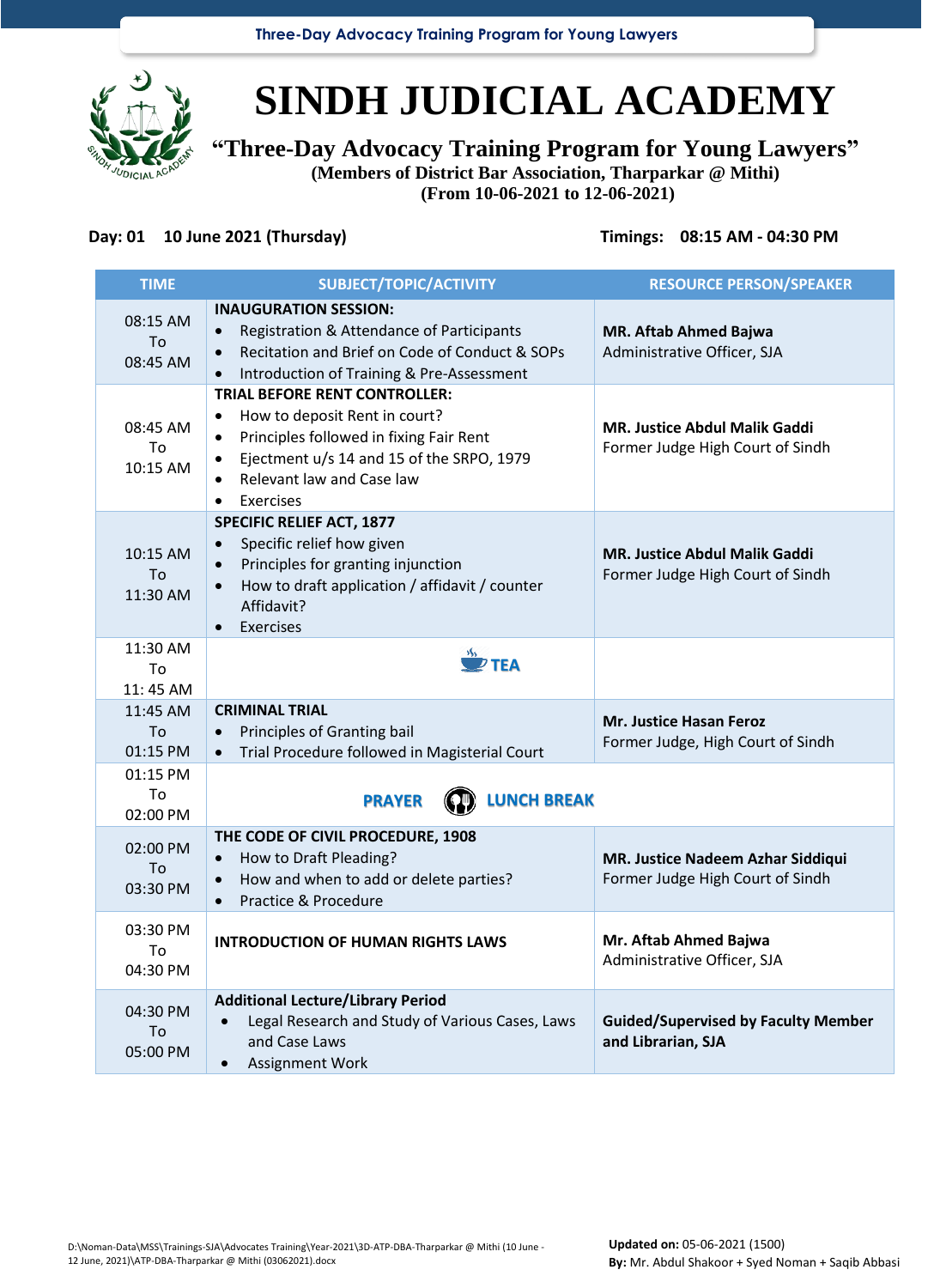## **Day: 02 11 June 2021 (Friday) Timings: 08:30 AM - 05:00 PM**

| <b>TIME</b>                            | SUBJECT/TOPIC/ACTIVITY                                                                                                                                                                              | <b>RESOURCE PERSON/SPEAKER</b>                                        |
|----------------------------------------|-----------------------------------------------------------------------------------------------------------------------------------------------------------------------------------------------------|-----------------------------------------------------------------------|
| 08:30 AM<br>To<br>10:00 AM             | <b>SERVICE LAWS</b>                                                                                                                                                                                 | Mr. Naeem Iqbal<br>Advocate, Supreme Court of Pakistan                |
| 10:00 AM<br>T <sub>Ω</sub><br>11:30 AM | <b>LAW OF EVIDENCE</b>                                                                                                                                                                              | <b>Mr. Justice Hasan Feroz</b><br>Former Judge, High Court of Sindh   |
| 11:30 AM<br>To<br>11:45 AM             | $\overline{\mathscr{D}}$ TEA                                                                                                                                                                        |                                                                       |
| 11:45 AM<br>To<br>01:00 PM             | <b>SESSION TRIAL</b><br><b>Procedure and Practices</b>                                                                                                                                              | <b>Mr. Justice Hassan Feroz</b><br>Former Judge, High Court of Sindh  |
| 01:00 PM<br>To<br>02:00 PM             | <b>INTRODUCTION OF LAND REVENUE LAW</b><br><b>Relevant laws</b><br>$\bullet$<br>Case Laws<br>$\bullet$                                                                                              | Mr. Justice Syed Ali Aslam Jafri<br>Former Judge, High Court of Sindh |
| 02:00 PM<br>To<br>02:30 PM             | <b>LUNCH BREAK</b><br><b>PRAYER</b>                                                                                                                                                                 |                                                                       |
| 02:30 PM<br>To<br>04:00 PM             | <b>TRIAL IN COURT OF MAGISTRATE</b><br>Supply of Documents to Accused<br>$\bullet$<br>Access to Justice through Legal Aid & Witness<br>Protection<br><b>Mock Trial &amp; Exercises</b><br>$\bullet$ | Mr. Justice Farooq Ali Channa<br>Former Judge, High Court of Sindh    |
| 04:00 PM<br>To<br>05:00 PM             | <b>INTRODUCTION OF FORENSIC EVIDENCE</b>                                                                                                                                                            | Mr. Aftab Ahmed Bajwa<br>Administrative Officer, SJA                  |